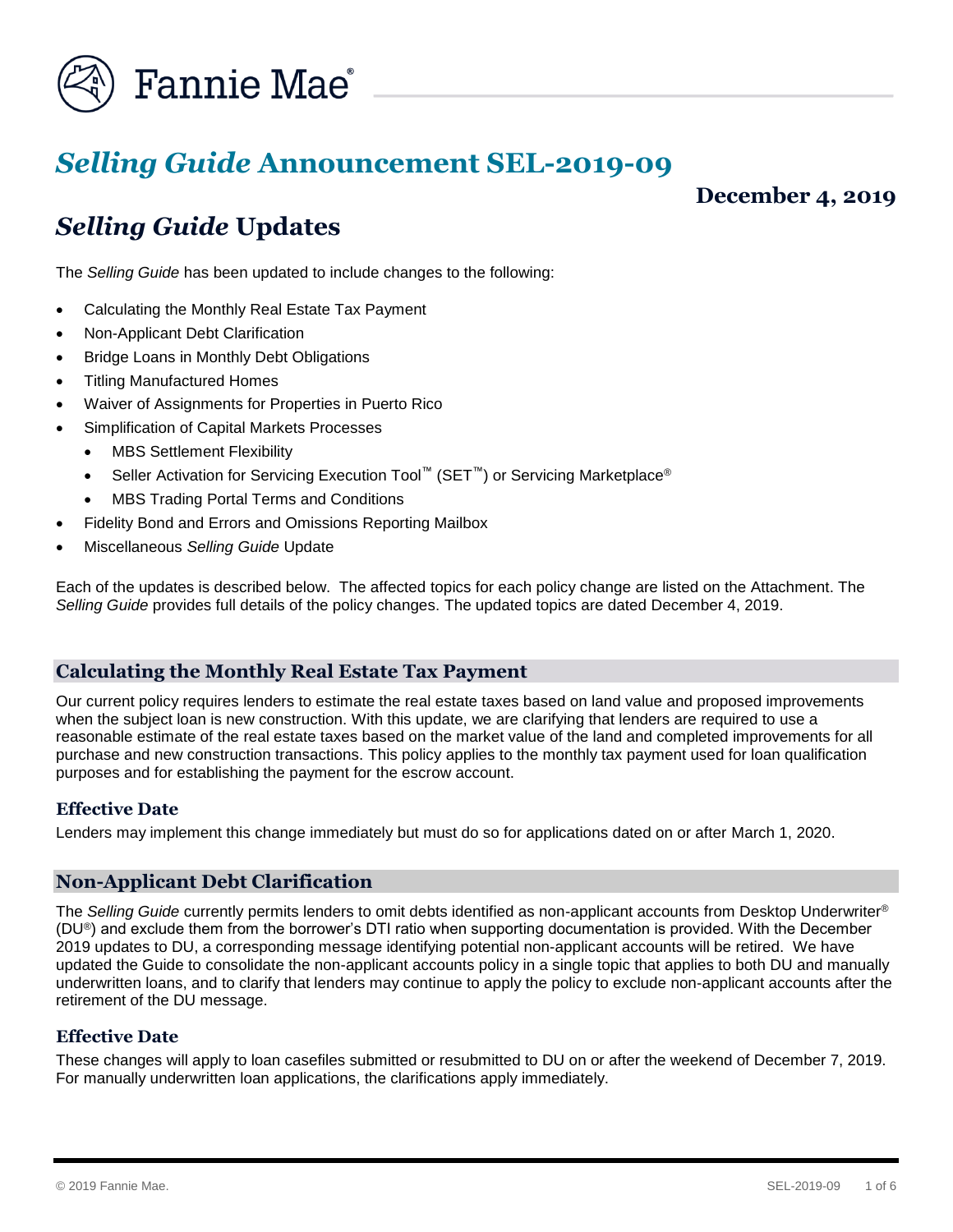

## **Bridge Loans in Monthly Debt Obligations**

*Selling Guide* B3-4.3-14, Bridge/Swing Loans permits a bridge loan (also referred to as a "swing" loan) to be an acceptable source of funds provided certain requirements are met. This topic also refers the reader to B3-6-05, Monthly Debt Obligations for more information about how to treat the resulting contingent liability; however, that topic is silent about bridge loans.

We have updated B3-6-05 to describe when a bridge loan must be included (and when it can be excluded) from monthly debt obligations and the DTI ratio based on the existing policy in B3-4.3-14. We have not changed any of the existing requirements.

## **Titling Manufactured Homes**

Manufactured homes are often first titled as personal property, but they must be titled as real property for lenders to deliver the mortgage us. The process for titling as real property varies by state, and the variety of approaches is particularly complex and challenging for lenders originating manufactured home loans in more than one state. To assist lenders in originating manufactured homes in various states, we have published information on titling them as real property: [Titling Requirements for Manufactured Homes.](https://www.fanniemae.com/content/guide/titling-requirements-for-manufactured-homes.pdf) This information does not constitute legal advice; lenders must consult their own legal counsel.

## **Effective Date**

This information is available for immediate use. We will add titling information for additional states throughout 2020.

## **Waiver of Assignments for Properties in Puerto Rico**

Assignments of mortgages generally are not recordable in Puerto Rico. We have removed the requirement for assignments of mortgages for loans in Puerto Rico from the *Selling Guide*. Endorsements on the note must evidence ownership of the debt and reflect any transfer of interest in the property.

## **Effective Date**

Lenders may take advantage of this change immediately.

## **Simplification of Capital Markets Processes**

We are always looking for ways to simplify processes that make it easier to do business with us and easier to sell loans to us. The enhancements described below will provide pooling flexibility with quicker MBS settlement, less complicated system activation, and reduced contracting procedures.

#### **MBS Settlement Flexibility**

We recently communicated to our MBS customers additional flexibility when selecting the MBS settlement date – allowing customers to pool sooner if they choose to do so. The standard book entry form is now three business days for Fannie Majors® and four business days for single-issuer pools.

| <b>Previously</b>      |                   | As of October 15                                              |
|------------------------|-------------------|---------------------------------------------------------------|
| <b>Fannie Majors</b>   | 6 business days   | 3 business days*                                              |
| Single-issuer Pool     | 6 business days   | 4 business days*                                              |
| Flash MBS <sup>®</sup> | 3-4 business days | (eliminated – Flash becomes Standard for all pool deliveries) |

*\*Provided we receive an error-free documentation package via Loan Delivery. The last day to submit in Loan Delivery remains the 5th business day prior to the end of the month for both Majors and single-issuer pools.*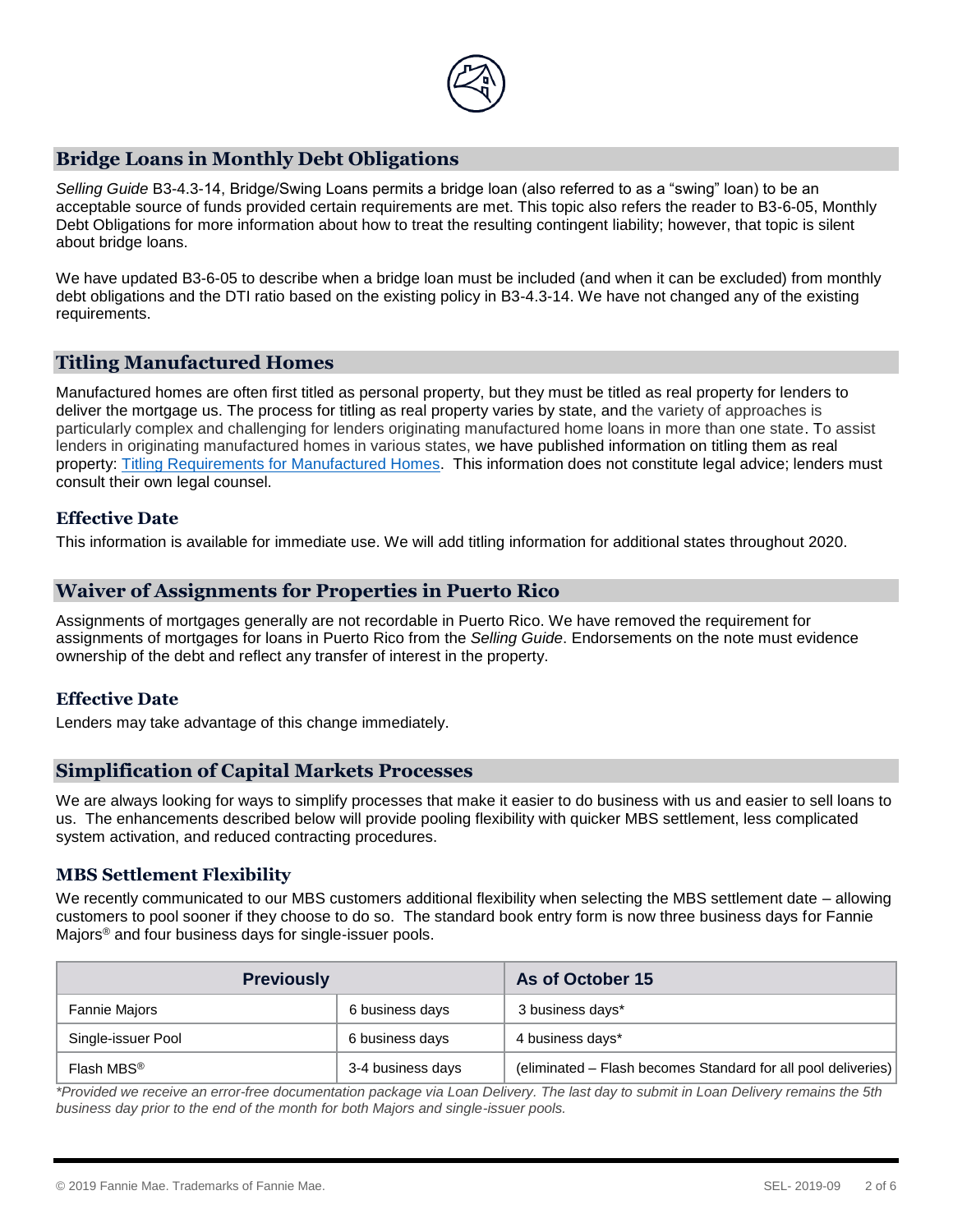

These changes do not require any updates to lender systems or processes. We have updated the *Selling Guide* to remove references to Flash MBS and reflect the timeline changes noted above. See the [Delivering MBS Securities FAQs](https://cl.exct.net/?qs=50da002a5a93fe79570b3cb4b10fb6af30798d5346c0867bb2d5fdce32a4d4b608e11523d20dd2e0697f02e35593ddf83d58196f55e4b4c7) and Settlement Calendar on our [website](https://www.fanniemae.com/singlefamily/loan-delivery) for additional information.

## **Effective Date**

Lenders may take advantage of this change immediately.

## **Seller Activation for Servicing Execution Tool (SET) or Servicing Marketplace**

Currently, the *Selling Guide* describes the minimum requirements for a seller to be eligible for SET and Servicing Marketplace. The seller must then execute an addendum to the *Mortgage Selling and Servicing Contract (MSSC)* with us. With this update of the Guide, we are simplifying the process for sellers. The Guide is updated to state if a seller meets the eligibility requirements, we may (but are not required to) activate a seller for SET and/or Servicing Marketplace. We will no longer require execution of an addendum. A seller may view whether it has access by logging into Fannie Mae's whole loan committing application. We, in our discretion at any time, may terminate a seller's participation in SET and Servicing Marketplace (which will be effective immediately upon termination).

## **Effective Date**

We will begin activating eligible sellers based on this new policy beginning January 27, 2020.

## **MBS Trading Portal Terms and Conditions**

Currently, for lenders to participate in our MBS Trading Portal (also referred to as the electronic trading platform), they must execute an addendum to the Software Subscription Agreement (SSA) Master Terms and Conditions. In an effort to simplify the process and make it easier for lenders to do business with us, we have updated the *Selling Guide* to add the terms and conditions necessary to use the trading platform.

By accessing the platform, the lender agrees with the following:

- the platform is a Licensed Application as defined in the Master Terms and Conditions,
- the lender is subject to the SSA Master Terms and additional terms we have added to the Guide that are specific to the platform.

NO TE : *See the Miscellaneous Updates section below for a description of changes we made to the SSA Master Terms and Conditions (changes not specifically related to the platform).* 

## **Effective Date**

These terms and conditions apply to customers that are currently using the trading platform. We will activate additional lenders who are approved to trade TBA with Fannie Mae throughout 2020. Lenders interested in participating in the platform may contact the Capital Markets Sales Desk or their Fannie Mae account team.

## **Fidelity Bond and Errors and Omissions Reporting Mailbox**

Sellers/servicers are reminded they must report fidelity bond and errors and omissions events to us:

- within 30 days after discovery of the occurrence of a single fidelity bond or errors and omissions policy loss that is mortgage related and the amount exceeds the lesser of \$250,000 or the policy's deductible, even when no claim will be filed or when Fannie Mae's interest will not be affected; and
- within ten business days of receipt of a notice from the insurer regarding the intended cancellation, reduction, nonrenewal, or restrictive modification of the seller/servicer's fidelity bond or errors and omissions policy.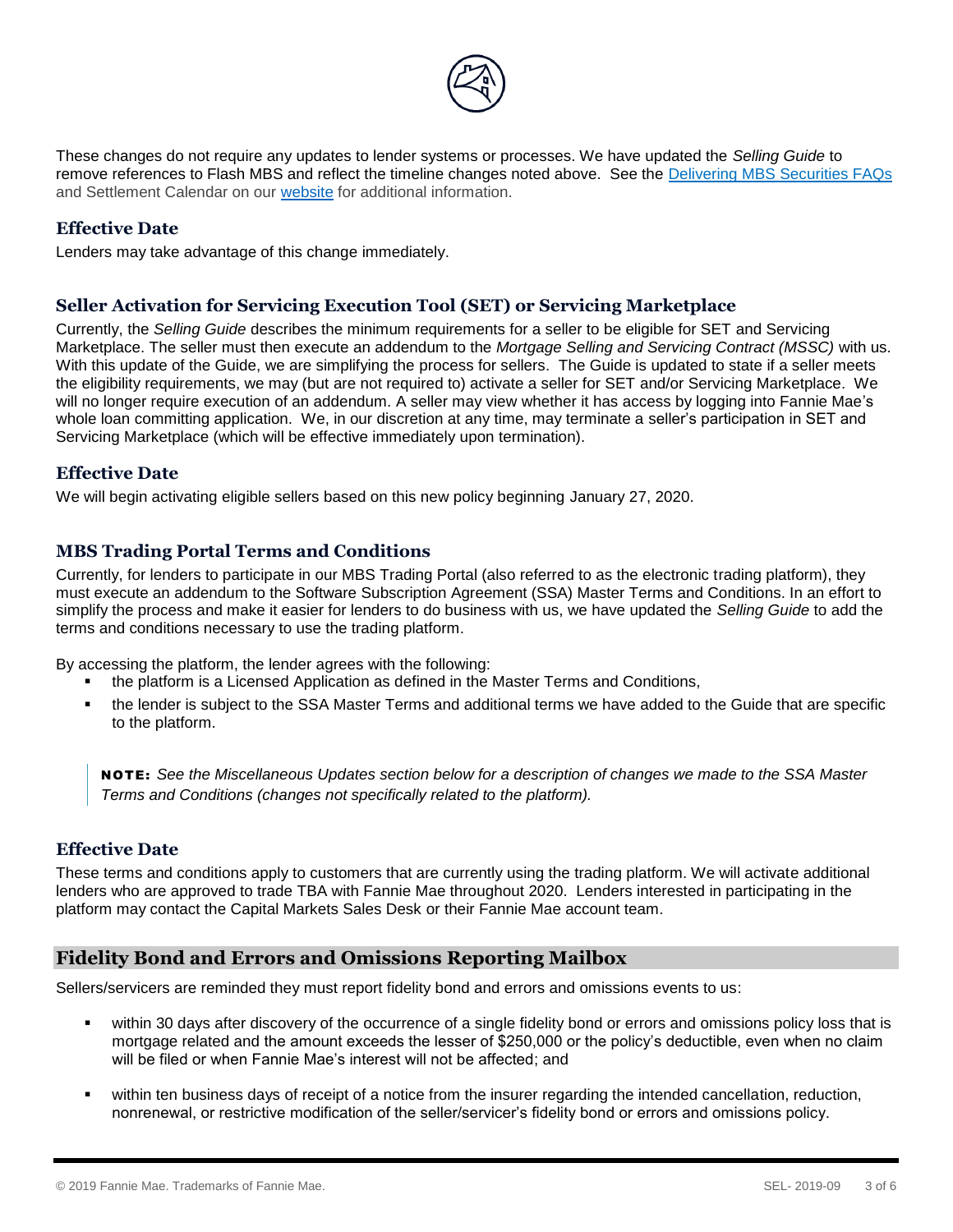

We updated the Guide to include this mailbox for reporting these events to us: fidelity bond and errors and omissions claims@fanniemae.com.

## **Effective Date**

Sellers/servicers are encouraged to implement this change immediately but must do so by February 1, 2020.

## **Miscellaneous** *Selling Guide* **Update**

**Retirement of Additional Data Elements Application.** Until recently, when lenders had changes to housing goals data on loans submitted through Loan Delivery, corrections had to be submitted through the Additional Data Elements (ADE) application. Based on customer feedback, we improved the process for submitting corrections and announced the retirement of the ADE application earlier this year. With this update, we replaced references to ADE with the new process for submitting corrections. (See the Attachment for the list of impact topics.)

**Retirement of Message Manager Application.** As part of Fannie Mae's ongoing effort to streamline reporting applications, lender reports have gradually transitioned from the Message Manager As-Is application to Fannie Mae Connect™. The transition is complete, and Message Manager As-Is will be retired on December 22, 2019. With this update, we have replaced references to Message Manager with [Fannie Mae Connect.](https://www.fanniemae.com/singlefamily/fannie-mae-connect) (See the Attachment for the list of impact topics.)

**E-2-04, Software Subscription Agreement Master Terms and Conditions**. On October 4, 2019, we issued [Bulletin](https://www.fanniemae.com/content/bulletin/master-lender-agreement-bulletin-19-01.pdf)  [Master Terms 19-01.](https://www.fanniemae.com/content/bulletin/master-lender-agreement-bulletin-19-01.pdf) This Bulletin amended and restated the SSA Master Terms and Conditions that are posted on our website. We have updated the version of the SSA Master Terms and Conditions that is in the Guide to align with the changes in the Bulletin. Following is a description of the changes made to this the SSA.

| <b>New Master Terms</b>                                        | <b>Description of Change</b>                                                                                                                                                                                                                                                                                                                                                                                                                                                                                                                            |
|----------------------------------------------------------------|---------------------------------------------------------------------------------------------------------------------------------------------------------------------------------------------------------------------------------------------------------------------------------------------------------------------------------------------------------------------------------------------------------------------------------------------------------------------------------------------------------------------------------------------------------|
| <b>Section/Title</b>                                           |                                                                                                                                                                                                                                                                                                                                                                                                                                                                                                                                                         |
| 2 - Definitions                                                | "Licensed Application" was revised to include any API.                                                                                                                                                                                                                                                                                                                                                                                                                                                                                                  |
| 3 - Grant of Rights and Imposition of Obligations:             | Provisions applicable to SF Lenders that are related to system and data                                                                                                                                                                                                                                                                                                                                                                                                                                                                                 |
| <b>Additional Provisions</b>                                   | security are found in Section 6 of the Master Terms.                                                                                                                                                                                                                                                                                                                                                                                                                                                                                                    |
| 5.7.2 - Terms Pertaining to Integration Interfaces<br>and APIs | The prohibition on misrepresentation or masking identities now extends to<br>the identity of the API client. Rate or other limits may be exceeded with<br>Fannie Mae's prior written consent. In addition to uses that are excessive<br>or abusive, Licensees are prohibited from using an Integration Interface<br>or API in a manner that is disruptive. Licensees need only provide<br>reasonable access to Licensee's Software. Fannie Mae may modify its<br>APIs and use data and information related to use of APIs for its business<br>purposes. |
| 5.10 - Rights in Data                                          | This Section underwent a general revision.                                                                                                                                                                                                                                                                                                                                                                                                                                                                                                              |
| 12 - Term and Termination: Termination                         | This Section was re-formatted. In addition, provisions pertaining to cure in                                                                                                                                                                                                                                                                                                                                                                                                                                                                            |
|                                                                | the event of a breach of the Master Terms or a Schedule were added.                                                                                                                                                                                                                                                                                                                                                                                                                                                                                     |
| 12 - Term and Termination: Certain Licensee                    | The term "Proprietary Information" was changed to "Confidential                                                                                                                                                                                                                                                                                                                                                                                                                                                                                         |
| <b>Termination Obligations</b>                                 | Information" to conform to the relevant term defined in Section 2.                                                                                                                                                                                                                                                                                                                                                                                                                                                                                      |

\*\*\*\*\*

Lenders who have questions about this Announcement should contact their Fannie Mae Account Team.

Malloy Evans Senior Vice President and Chief Credit Officer for Single-Family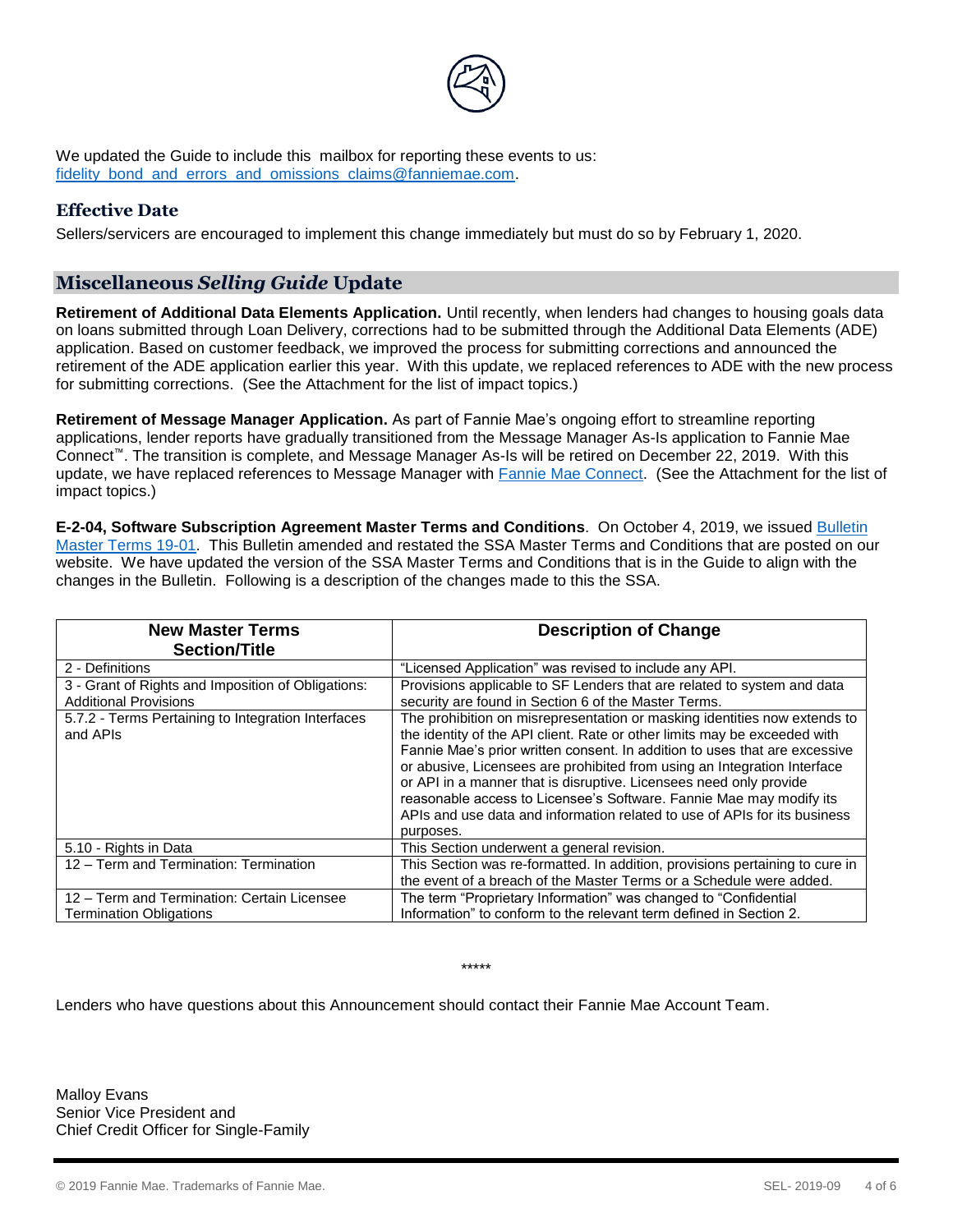

## **Attachment**

| <b>Section of the Announcement</b>                                                  | <b>Updated Selling Guide Topics</b>                                                                                                                                        |  |
|-------------------------------------------------------------------------------------|----------------------------------------------------------------------------------------------------------------------------------------------------------------------------|--|
| Calculating the Monthly Real Estate<br><b>Tax Payment</b>                           | B2-1.4-04, Escrow Accounts<br><b>B3-6-03, Monthly Housing Expense</b>                                                                                                      |  |
| Non-Applicant Debt Clarification                                                    | B3-2-10, Accuracy of DU Data, DU Tolerances, and Errors in the<br><b>Credit Report</b><br>B3-5.3-09, DU Credit Report Analysis<br><b>B3-6-05, Monthly Debt Obligations</b> |  |
| <b>Additional Data Elements</b><br><b>Application Retirement</b>                    | C1-2-02, Loan Data and Documentation Delivery Requirements<br>E-1-02, Acronyms and Abbreviations<br>E-3-01, Glossary of Fannie Mae Terms: A                                |  |
| Bridge Loans in Monthly Debt<br>Obligations                                         | B3-6-05, Monthly Debt Obligations<br>E-3-02, Glossary of Fannie Mae Terms: B                                                                                               |  |
| <b>Titling Manufactured Homes</b>                                                   | B5-2-05, Manufactured Housing                                                                                                                                              |  |
| Waiver of Assignments for<br>Properties in Puerto Rico                              | B8-6-02, Mortgage Assignment to Fannie Mae<br>ш<br>B8-6-03, Authorized Use of Intervening and Blanket Assignments                                                          |  |
| <b>MBS Settlement Flexibility</b>                                                   | C3-6-01, Parameters for Pooling Loans into Fannie Majors<br>ш<br>C3-7-06, Settling the Trade<br>ш<br>E-3-06, Glossary of Fannie Mae Terms: F                               |  |
| Seller Activation for Servicing<br>Execution Tool (SET) or Servicing<br>Marketplace | A3-3-02, Concurrent Servicing Transfers<br>C2-1.3-01, Servicing Execution Tool and Servicing Marketplace                                                                   |  |
| MBS Trading Portal Terms and<br>Conditions                                          | C3-7-01, Establishing an MBS Trading Account                                                                                                                               |  |
| Fidelity Bond and Errors and<br><b>Omissions Reporting Mailbox</b>                  | A3-5-04, Reporting Fidelity Bond and Errors and Omissions Events<br>п<br>E-1-03, List of Contacts                                                                          |  |